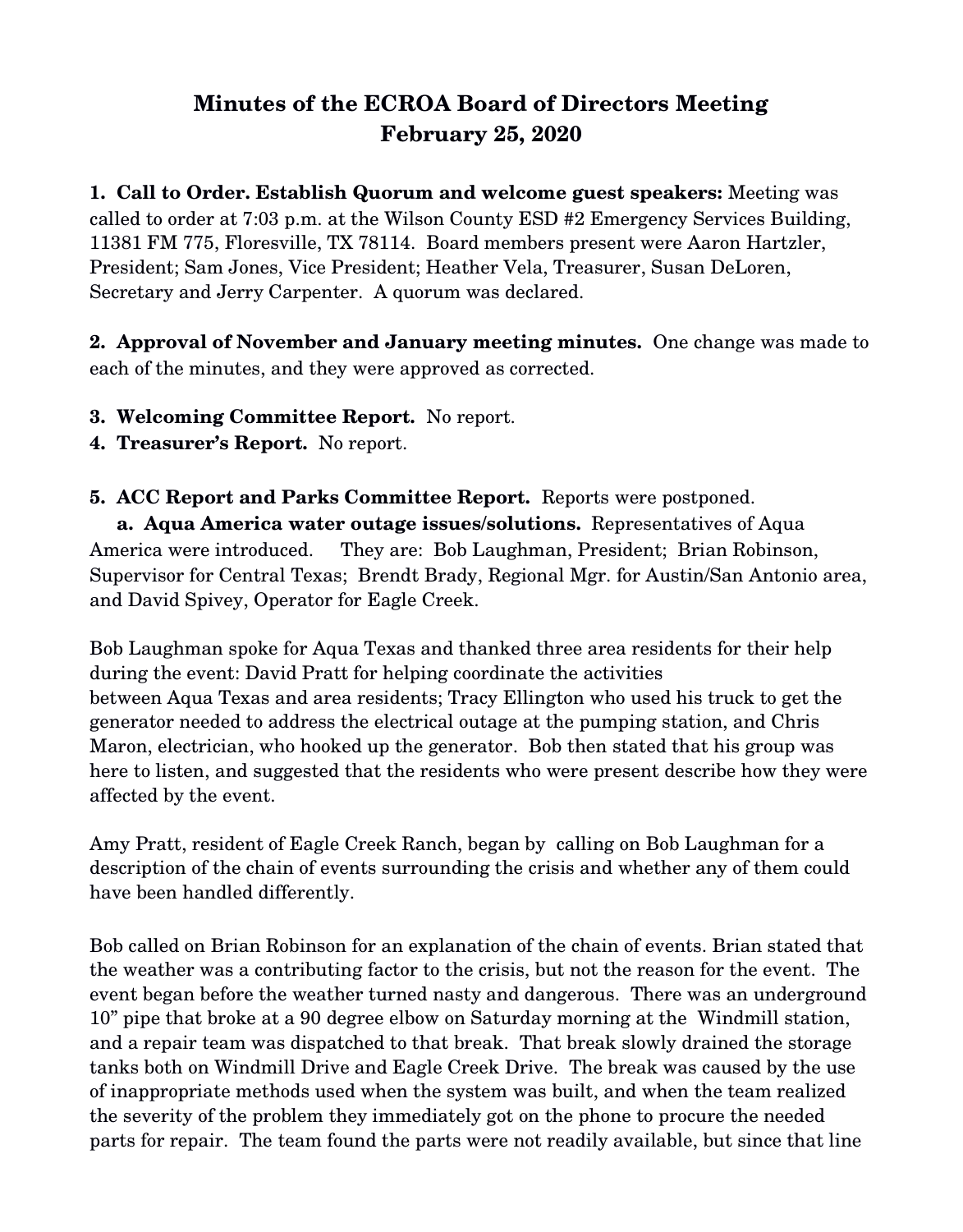did not directly serve any customers, no customers lost water entirely although there was a loss of water pressure. A decision was made to source the parts and return on Monday to repair the problem.

Early Sunday morning the winter weather storm hit. By accessing that broken joint, the team has basically taken the Windmill location off-line, and it couldn't pump into the system any more. A resident then stated that he had known about the winter weather's coming on Friday, and Brian replied that they had known the winter weather was approaching, but the system had been weatherized, and the weather would not have precluded the team from repairing the break. What happened then was the beginning of the meltdown of the entire system, not just here but throughout the entire state. That's when the winter weather did have an impact. The weather that was expected and the weather that happened were two different things.

At that point the Cherry Ridge location was still operational, still refilling the system. Saturday night as that location had reported no problems, no outages. However the electric lines to the Cherry Ridge station were damaged by the winter storm that hit early Sunday morning, and at that time total power failure occurred at that location. Bob then spoke up and admitted that they should have worked to complete the necessary repair of the Windmill pipe on Saturday, as the needed parts were available in Austin and other locations in Texas, but Aqua was not prepared for the weather that actually hit early Sunday morning. However, even if those repairs had been completed it would not have averted the crisis.

Aaron then asked if the break could have been predicted and prevented. Brian replied that the joint was not leaking, was not giving any indication that anything was wrong or the break was imminent. Aaron then asked that when the Windmill location was taken off-line and the power had failed at the Cherry Ridge location why weren't the residents notified of the problems and reasons for the loss of water. Aaron said at that point the lack of communication had presented the most outrage among the residents, who were given multiple reasons for the water outage from the company's customer service reps on the phone. The reasons were all false. Some residents were told they must have a break somewhere in their own pipes, and some were actually hung up on when they called.

Brian explained that when the Cherry Ridge station lost power, that stopped all the processes associated with keeping the location from freezing – the heaters, the water running through the system, etc. A resident then asked whether the company should have had a generator on-site for just such an emergency. Bob answered that the company had generators at many locations in Texas, but the company's usual emergency preparations for use of generators were for hurricanes, and backup power to locations such as the one on Cherry Ridge should have been supplied by the power company. This obviously did not happen, partly because of the winter storm. At least 50% of the company's generators in this part of the state were inoperable because of the weather.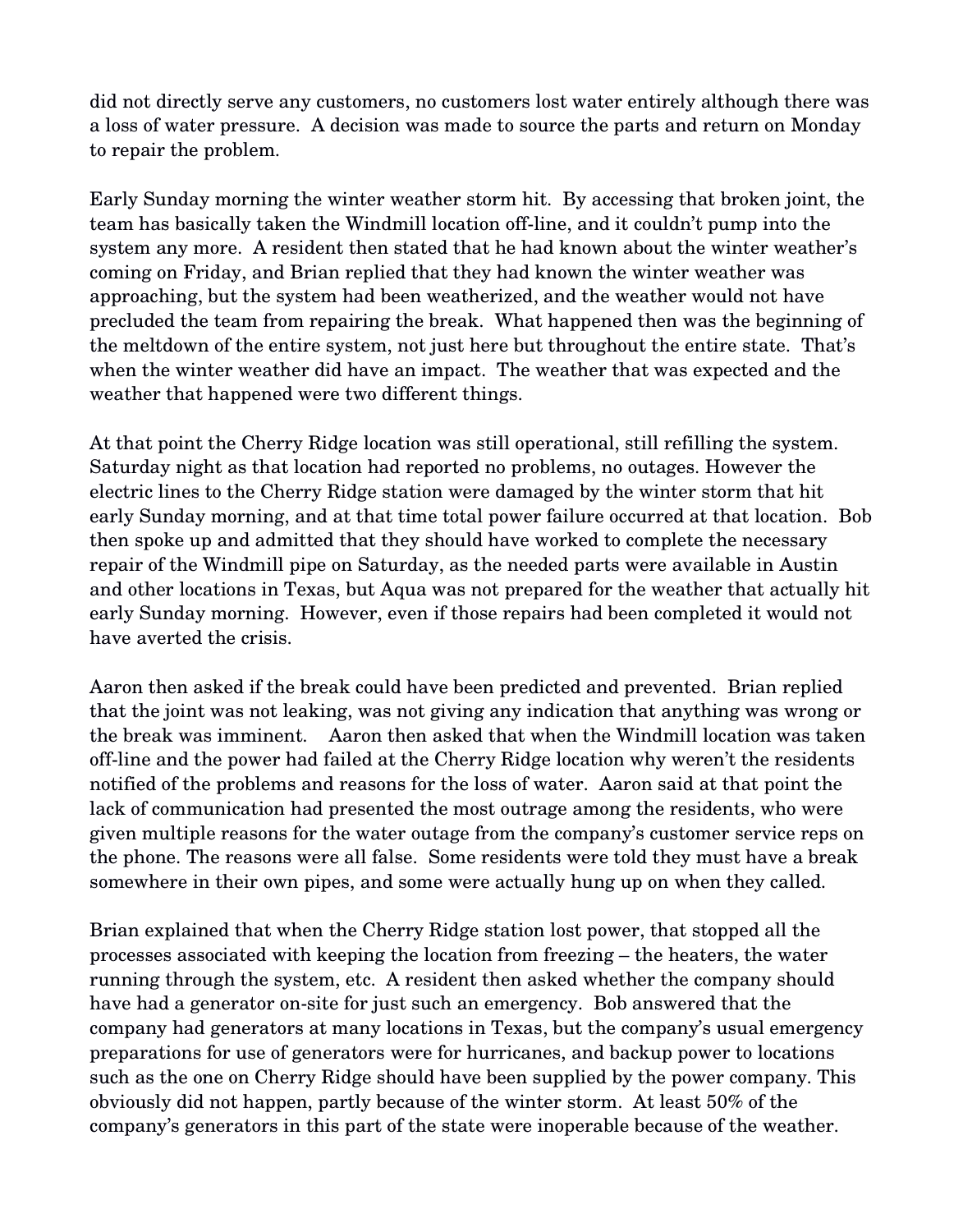The diesel fuel in the generators turns to jelly in extreme cold, and the generators simply shut down.

Sam interrupted to state what we really wanted to know was what the company was going to do to keep this series of events from happening again in the event we have another winter weather event like this past one. Bob answered there were about three things that needed to be addressed, one of which was communication. A resident asked whether the existing water storage facilities were sufficient or whether we need another storage facility. Another resident wondered whether the water company had anticipated the population growth in this area; are the two current locations enough to handle the growth? Brian replied that the company is currently in the process of going over plans and consulting with engineers about future water needs.

Brian continued, the company is looking at whether a new water source is needed. The problem with obtaining a new water source is that it requires property, and to purchase property for a new well for Eagle Creek Ranch means the company will have to go outside the area to acquire the property because of the lack of property inside the area. That will require the installation of long transmission lines to get the water back to the subdivision. That presents its own set of problems, but the company is looking into that.

A resident asked, if the company is considering these different ways of addressing the problem, which are going to entail the company's spending money, how the company was going to recoup that money – is this something the company had already budgeted for or would the residents see an increase in their water bills?

Sam answered that last year there was a rate increase, for infrastructure. Aqua Texas denied that there had been any increase for infrastructure or planning, but agreed there was a rate increase to cover an increase in the cost of water. Bob assured everyone that residents had not had a rate increase in ten years, in fact at one point the Trump tax bill saved the company about 5%, and they passed that saving on to their customers. Bob continued that a regulated utility in the state makes its money by spending its capital. That is, it receives a return on its capital. That's what the regulators do, is review spending on capital improvements to make sure expenditures are reasonable and justifiable. That's what the PUC [Public Utilities Commission] does. Bob assured everyone that rates were not going to rise for at least a year -that the company would be spending money on improvements, but nothing is on the horizon that would cause a rate increase and one had not been requested.

Brian then brought the discussion back to the outage event timeline. By that Sunday evening both locations, on Windmill and Eagle Creek Drive, had lost power, resulting in the freezing up of all mechanics at both locations. This included the movement of water, which froze in the pipes and caused ruptures in the pipes at both facilities.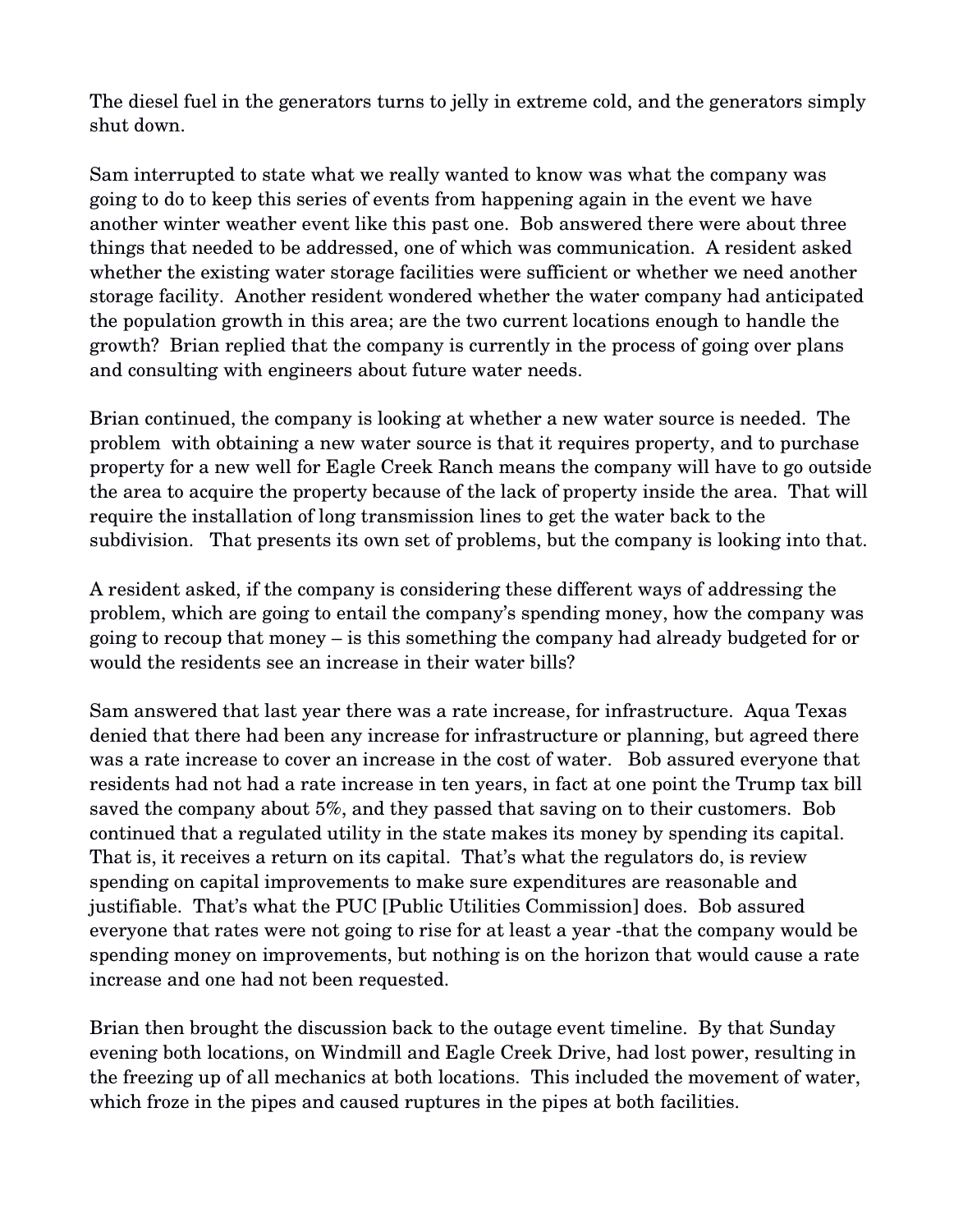The area manager's traveling down here at that time to find out what was going on was impossible , so he could not report to customer service and customer service was therefore unable to answer residents' questions when they called. Aqua Texas was unable to get eyes on the problems at the locations until Monday evening. Bob reiterated that the company's main emergency planning currently centers around hurricane preparedness, which events happen much more frequently than severe winter storms. A better system for deployment of personnel and remedial help is obviously needed, and the company is well aware of this need.

Sam reported calling the company on Sunday morning and being told first that there was a repair crew on the way from Wimberly, but it had run off the road - then being disconnected. He called back, and a different customer service operator told him that no, the repair crew was already there. So Sam drove to the Windmill site, and not only was no one there but no one had been there. When word got out what mixed up information Sam had been given, social media immediately blew up with reports from residents of the confused information Aqua's customer service operators were giving out. Everyone's frustrations were all spilling out all over the website. Reliable communications with the company were obviously non-existent.

Brian continued: When we realized on Sunday that the lack of power at the Cherry Ridge location was not a glitch but a complete failure, we decided to get down here and repair the Windmill location immediately. So we begged and borrowed to get the needed parts together and started down here. That's when the crew ran off the road in Wimberly.

At this point several residents voiced complaints about their experiences with the customer service operators and other higher up Aqua employees reached by phone. More than one resident was accused by Aqua employees of being called aliar when they repeatedly called, over the next two days and reported having no water service.

Bob stated that the communications between the residents and the company were indeed shameful, but things were being done to change that situation. First, Eagle Creek Ranch is going to be used as a template, company wide, to set up action committees made up of community residents that would have names and phone numbers for company employees, and the employees would have contact information for the committee members. The committees and direct communication channels that are set up here will be used in the other 270 communities in Texas serviced by the company. Eagle Creek Ranch was not the only community experiencing problems that required accurate and dependable communications.

At this point more complaints were voiced by residents, particularly about the lack of notice of the system's being completely shut down so there was no time to plan for alternative ways to meet the crisis. Once again Bob apologized profusely and tried to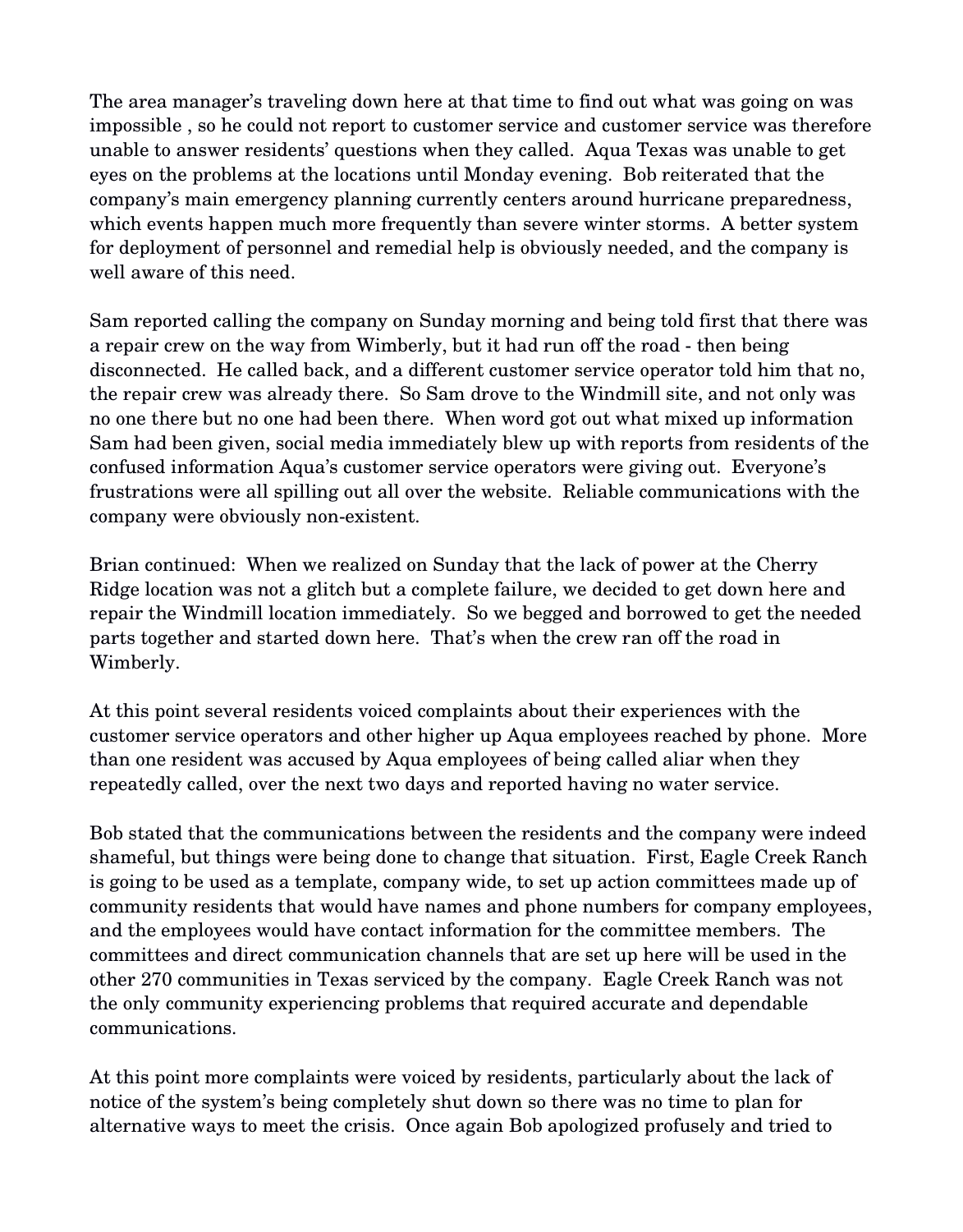explain the problems the company experienced because of the weather and the inability to identify the extent of the power problem at the Eagle Creek Blvd. location. A resident also noted that the company did not identify customers who were challenged, i.e. elderly or infirm, and would need extra help in case of water delivery problems. Bob agreed that the company had no way of identifying these customers and no way of notifying emergency services of customers in crisis. Aaron responded that identification of such people with a plan for reaching them in such time of crisis would be a good task for the action committee. Bob agreed this was an excellent undertaking for the committee and could be very helpful to the company as well as the community.

Bob continued: Second, we're working on a website with a virtual map where you can put in your address or zip code and find if there is an issue in the system, such as a power outage or a main break or some other problem that may effect water problems. But this website is not going to be ready for maybe a month or more, at least late March.

Sam brought the discussion back to the action committee by again stating the need for better communication with the company and the need for more knowledge of the residents. He stated that ECROA was the perfect vehicle for amassing this information, as we already had much of the residents' contact information, and with a contact name at the company anyone on the Board could reach if the need arose, communication could be much improved. And the property owner's association is already in the process of setting up the mechanics of being able to reach out directly to our residents – not through the website, not through Next Door, but a direct line to residents of Eagle Creek Ranch.

Bob stated that the next thing that needed to happen was to get this action committee organized and functional. There is a need for a person at the company who will have the full-time responsibility of communicating with the committee. That person is not yet available, so the company has to deal with filling that position.

Several residents thanked Aqua Texas for their providing bottled water to the residents of Eagle Creek Ranch, even though it took four days for that to happen. And thanks to the volunteers who handed out the water, two cases per household, at the distribution site. But in the future, it was asked that water would be provided earlier in the crisis so the residents would not have to go so long without any water provided at all.

 Aaron asked if Aqua Texas has what it needs from us to move forward? Bob replied to coordinate their activities he will need to know who will be on the action committee so an action plan can be created to address a future emergency as it arises. Aaron promised to make that information available to the company as soon as possible. He also promised to get hold of representatives for Eagle Creek Estates and inform them of the committee's activities.